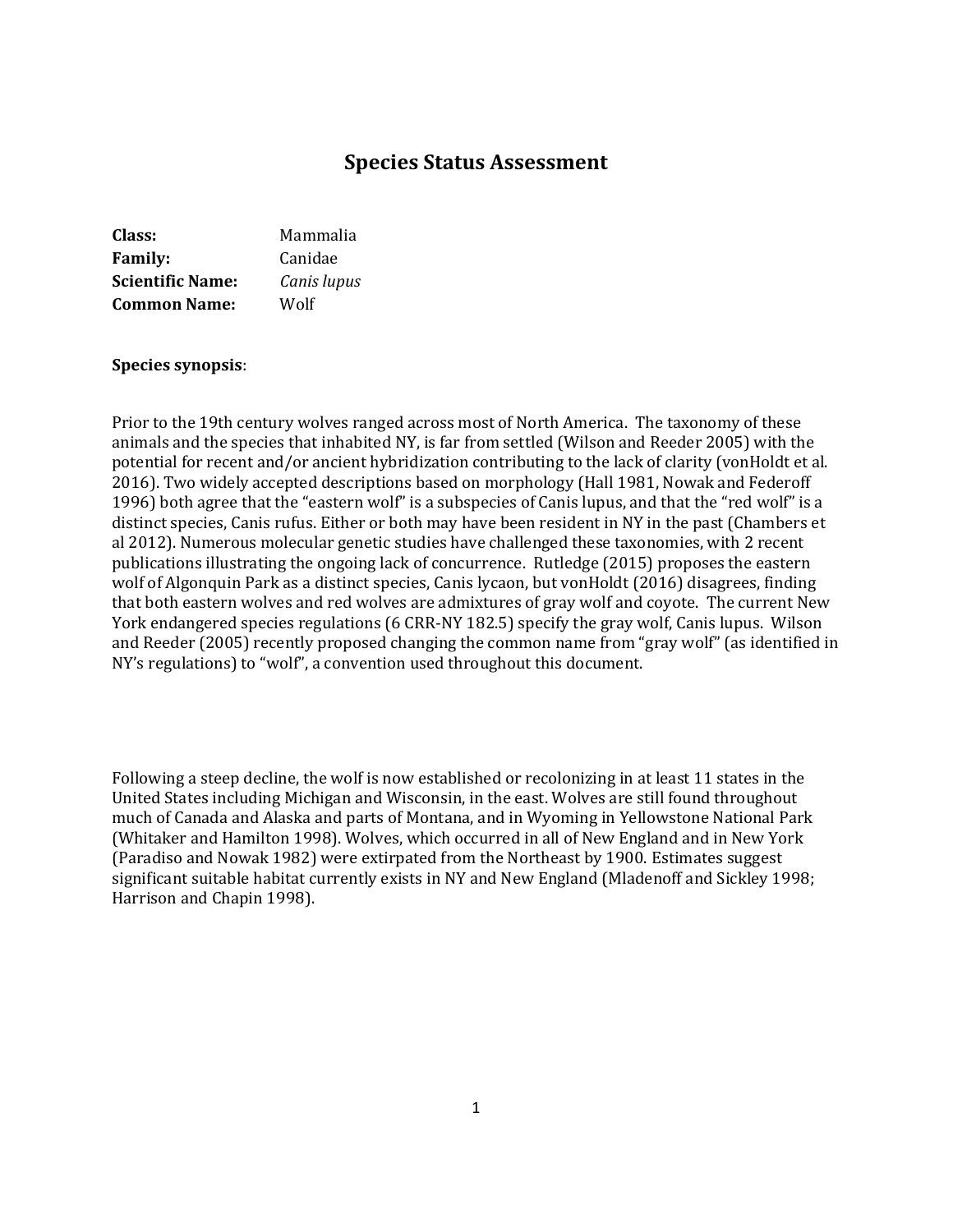#### **I. Status**

### **a. Current and Legal Protected Status**

- **i. Federal** \_\_\_\_ \_\_Endangered\_\_\_\_\_\_\_\_\_\_\_\_\_\_\_\_**Candidate?** \_\_\_N/A\_\_\_\_\_
- **ii. New York Learning** Endangered; SGCN

### **b. Natural Heritage Program Rank**

- **i.** Global <u>G4</u>
- **ii. New York** \_\_\_\_\_SX\_\_\_\_\_\_\_\_\_ **Tracked by NYNHP?** \_\_Watch List\_\_ \_\_\_

#### **Other Rank:**

IUCN Red List — (LC) Least concern

CITIES — Appendix II

The Northern Rocky Mountain Distinct Population Segment is delisted due to recovery, but the Western Great Lakes Distinct Population Segment continues to be listed as Endangered due to court action.

### **Status Discussion:**

The wolf has been extirpated from most of contiguous U.S., including the Northeast, due to humancaused direct mortality. Reintroduced populations have recovered to 1,600 wolves across Montana, Idaho, and Wyoming. Breeding is occurring in Washington and Oregon as well, and dispersers have appeared in California, Utah, and Colorado. Many wolves (tens of thousands) remain in Canada and Alaska and more than 100,000 are in the Palearctic (NatureServe 2013). The Great Lakes population reached 4,500 and the species was delisted in Minnesota and Wisconsin and in the Michigan Upper Peninsula (USFWS 2011).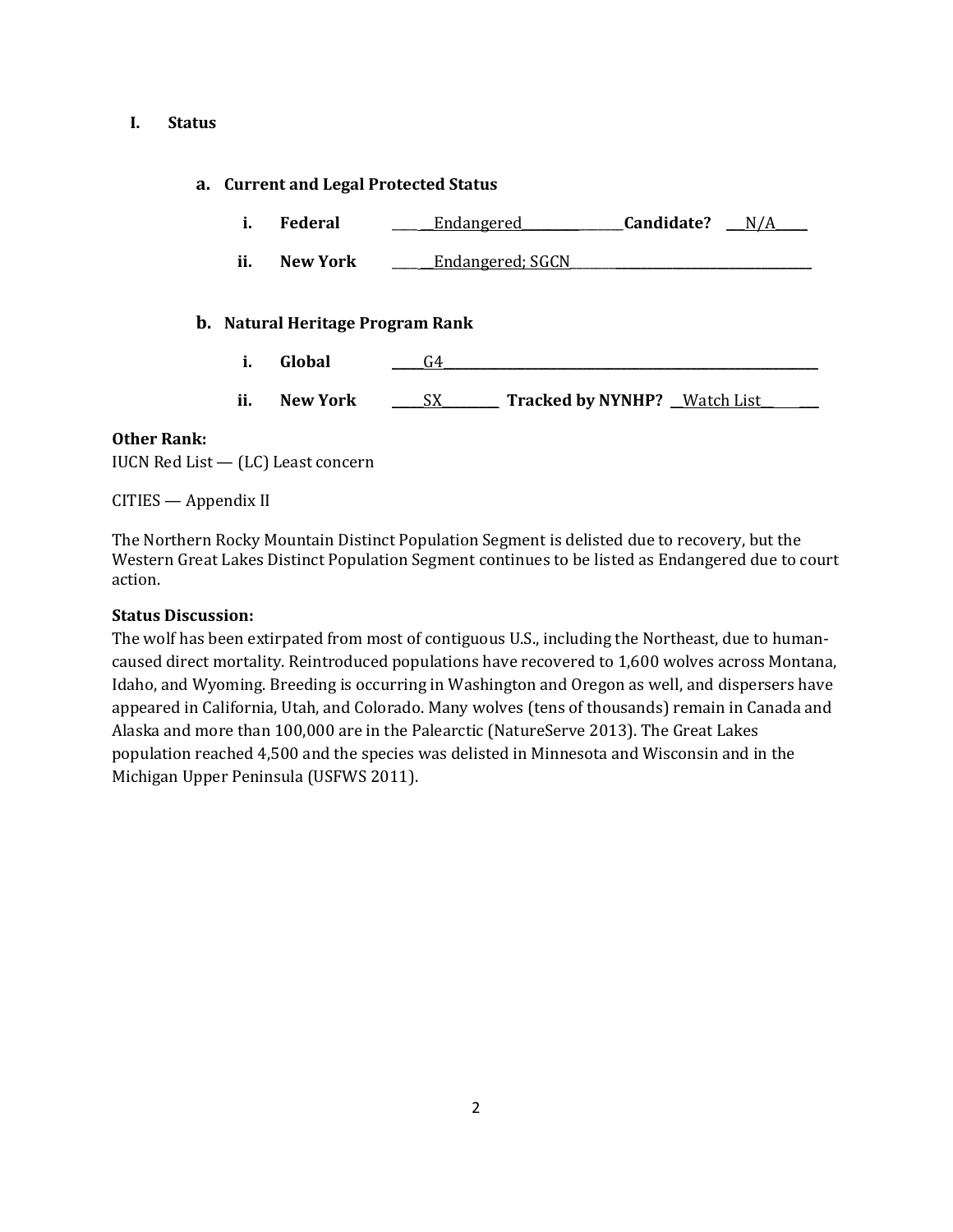- **II. Abundance and Distribution Trends**
	- **a. North America**

| <i>i.</i> Abundance                                                   |  |
|-----------------------------------------------------------------------|--|
|                                                                       |  |
| ii. Distribution:                                                     |  |
|                                                                       |  |
|                                                                       |  |
| Regional (e.g., Atlantic Flyway, HSFWS Region 5 - Northeast Watershed |  |

- **b. Regional (e.g., Atlantic Flyway, USFWS Region 5 – Northeast, Watershed, Hydrologic Unit)**
	- **i. Abundance**
		- \_\_**X**\_\_\_ **declining \_\_\_\_\_increasing \_\_\_\_\_stable \_\_\_\_\_\_unknown**
	- **ii. Distribution:**
		- \_\_**X**\_\_\_ **declining \_\_\_\_\_increasing \_\_\_\_\_stable \_\_\_\_\_\_\_unknown**

| <b>Regional Unit Considered:</b> Northeast |                  |
|--------------------------------------------|------------------|
| Time Frame Considered:                     | 1800s to present |

**c. Adjacent States and Provinces**

| <b>CONNECTICUT</b>              | Not Present X                                            | No data   |
|---------------------------------|----------------------------------------------------------|-----------|
| <i>i.</i> Abundance             |                                                          |           |
|                                 | ____ declining ____ increasing _____ stable ____ unknown |           |
| ii. Distribution:               |                                                          |           |
|                                 | declining ____ increasing _____ stable ____ unknown      |           |
|                                 |                                                          |           |
| Listing Status: Not listed (SX) |                                                          | SGCN? Yes |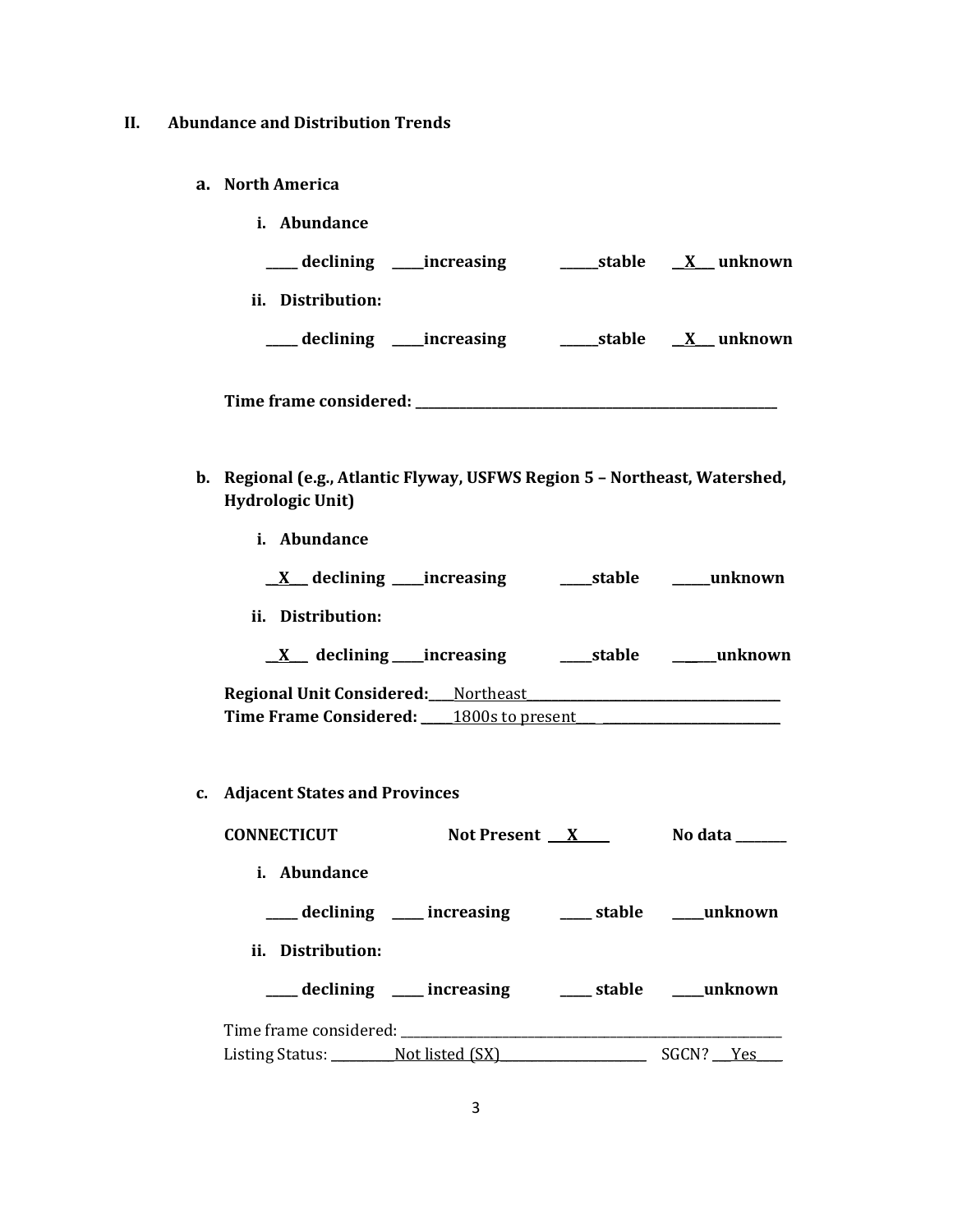| MASSACHUSETTS Not Present X No data                                                                                                                                                                                            |                                                     |  |
|--------------------------------------------------------------------------------------------------------------------------------------------------------------------------------------------------------------------------------|-----------------------------------------------------|--|
| i. Abundance                                                                                                                                                                                                                   |                                                     |  |
|                                                                                                                                                                                                                                | ___ declining ___ increasing ___ stable ___ unknown |  |
| ii. Distribution:                                                                                                                                                                                                              |                                                     |  |
|                                                                                                                                                                                                                                | declining ___ increasing ___ stable ___ unknown     |  |
|                                                                                                                                                                                                                                |                                                     |  |
| Listing Status: Not listed (SX) SGCN? No                                                                                                                                                                                       |                                                     |  |
| NEW JERSEY Not Present X No data _____                                                                                                                                                                                         |                                                     |  |
| i. Abundance                                                                                                                                                                                                                   |                                                     |  |
|                                                                                                                                                                                                                                | declining ___ increasing ____ stable ____ unknown   |  |
| ii. Distribution:                                                                                                                                                                                                              |                                                     |  |
|                                                                                                                                                                                                                                | declining ___ increasing ___ stable ___ unknown     |  |
|                                                                                                                                                                                                                                |                                                     |  |
| Listing Status: Not listed (SX) SGCN? No                                                                                                                                                                                       |                                                     |  |
| <b>ONTARIO</b>                                                                                                                                                                                                                 |                                                     |  |
| i. Abundance                                                                                                                                                                                                                   |                                                     |  |
|                                                                                                                                                                                                                                |                                                     |  |
| ii. Distribution:                                                                                                                                                                                                              |                                                     |  |
|                                                                                                                                                                                                                                |                                                     |  |
| Time frame considered: Time and the constant of the constant of the constant of the constant of the constant of the constant of the constant of the constant of the constant of the constant of the constant of the constant o |                                                     |  |
| Listing Status: Not listed (S4)                                                                                                                                                                                                |                                                     |  |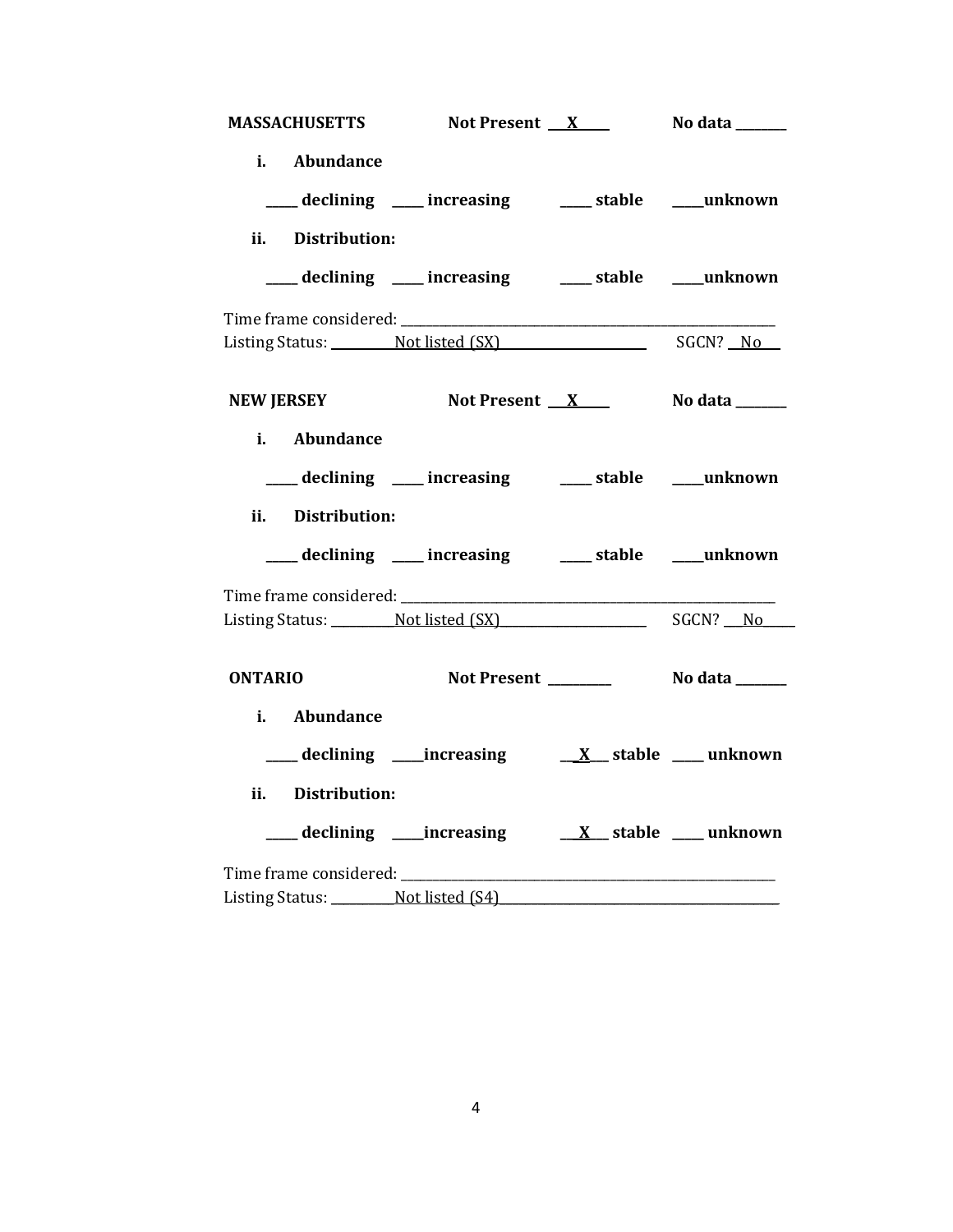| <b>PENNSYLVANIA</b>             | Not Present <u>X</u> No data _____                          |                          |           |
|---------------------------------|-------------------------------------------------------------|--------------------------|-----------|
| i. Abundance                    | ___ declining ____increasing _______stable _____unknown     |                          |           |
| ii. Distribution:               |                                                             |                          |           |
|                                 | ___ declining ____ increasing ______ stable _____ unknown   |                          |           |
|                                 |                                                             |                          |           |
|                                 | Listing Status: Not listed (SX) SGCN?                       |                          |           |
| <b>QUEBEC</b>                   |                                                             |                          |           |
| i. Abundance                    |                                                             |                          |           |
|                                 |                                                             |                          |           |
| ii. Distribution:               |                                                             |                          |           |
|                                 | ___ declining ____ increasing ____ X___ stable ____ unknown |                          |           |
|                                 |                                                             |                          |           |
|                                 | Listing Status: Not listed (S4)                             |                          |           |
| <b>VERMONT</b>                  | Not Present X No data ______                                |                          |           |
| i. Abundance                    |                                                             |                          |           |
|                                 | ___ declining ___ increasing ____ stable ___ unknown        |                          |           |
| ii. Distribution:               |                                                             |                          |           |
|                                 | ___ declining ____increasing ______stable ____unknown       |                          |           |
|                                 |                                                             |                          |           |
| Listing Status: Not listed (SX) |                                                             | $\overline{\phantom{0}}$ | SGCN? Yes |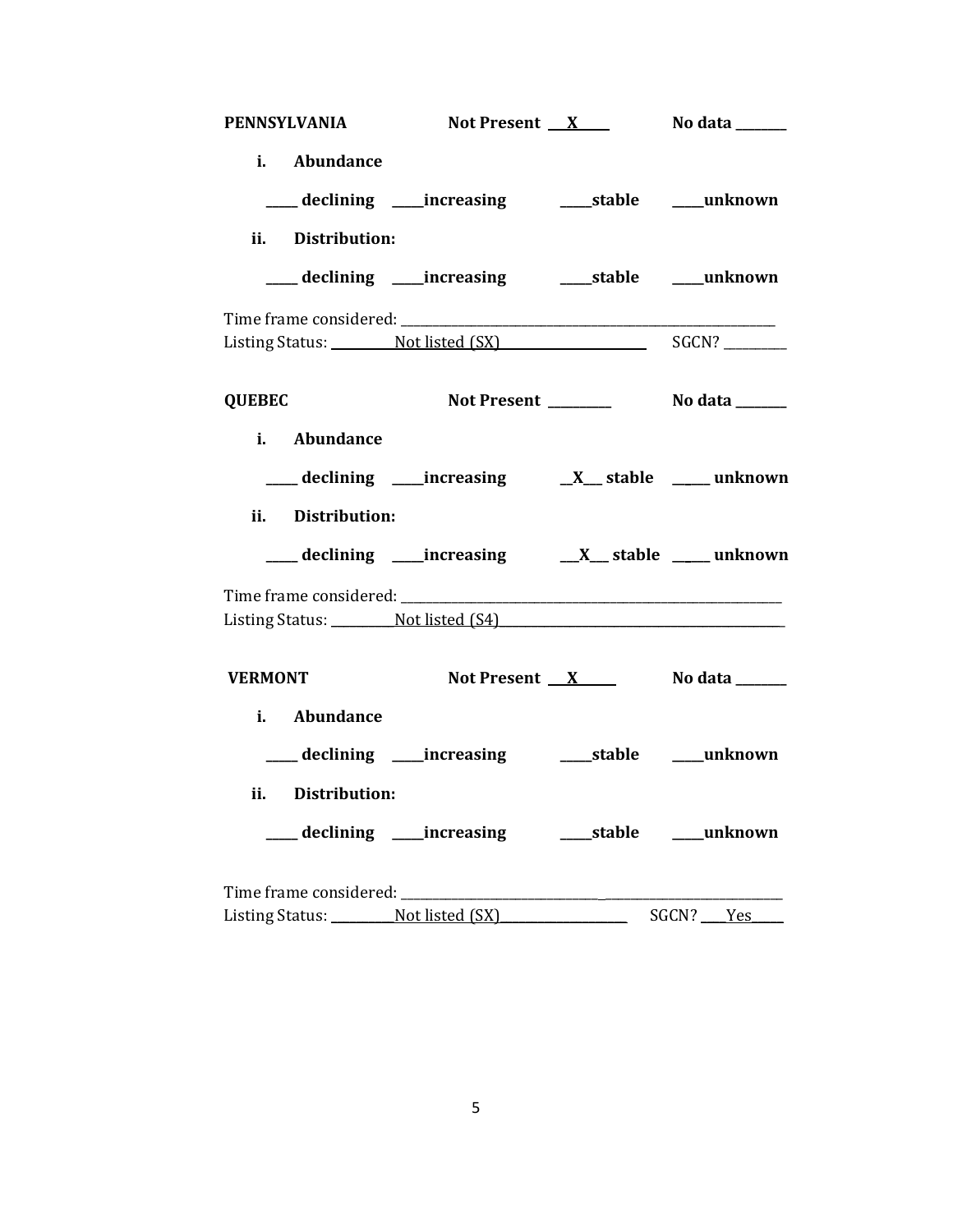| d. NEW YORK |               |                                   | No data                                               |
|-------------|---------------|-----------------------------------|-------------------------------------------------------|
| i.          | Abundance     |                                   |                                                       |
|             |               |                                   | declining ____ increasing _____ stable _____ unknown  |
| ii.         | Distribution: |                                   |                                                       |
|             |               |                                   | declining ____ increasing _____ stable ______ unknown |
|             |               | Time frame considered: Extirpated |                                                       |

# **Monitoring in New York.**

None

**Trends Discussion :**



Figure 1. Distribution of the wolf in North America (NatureServe 2012).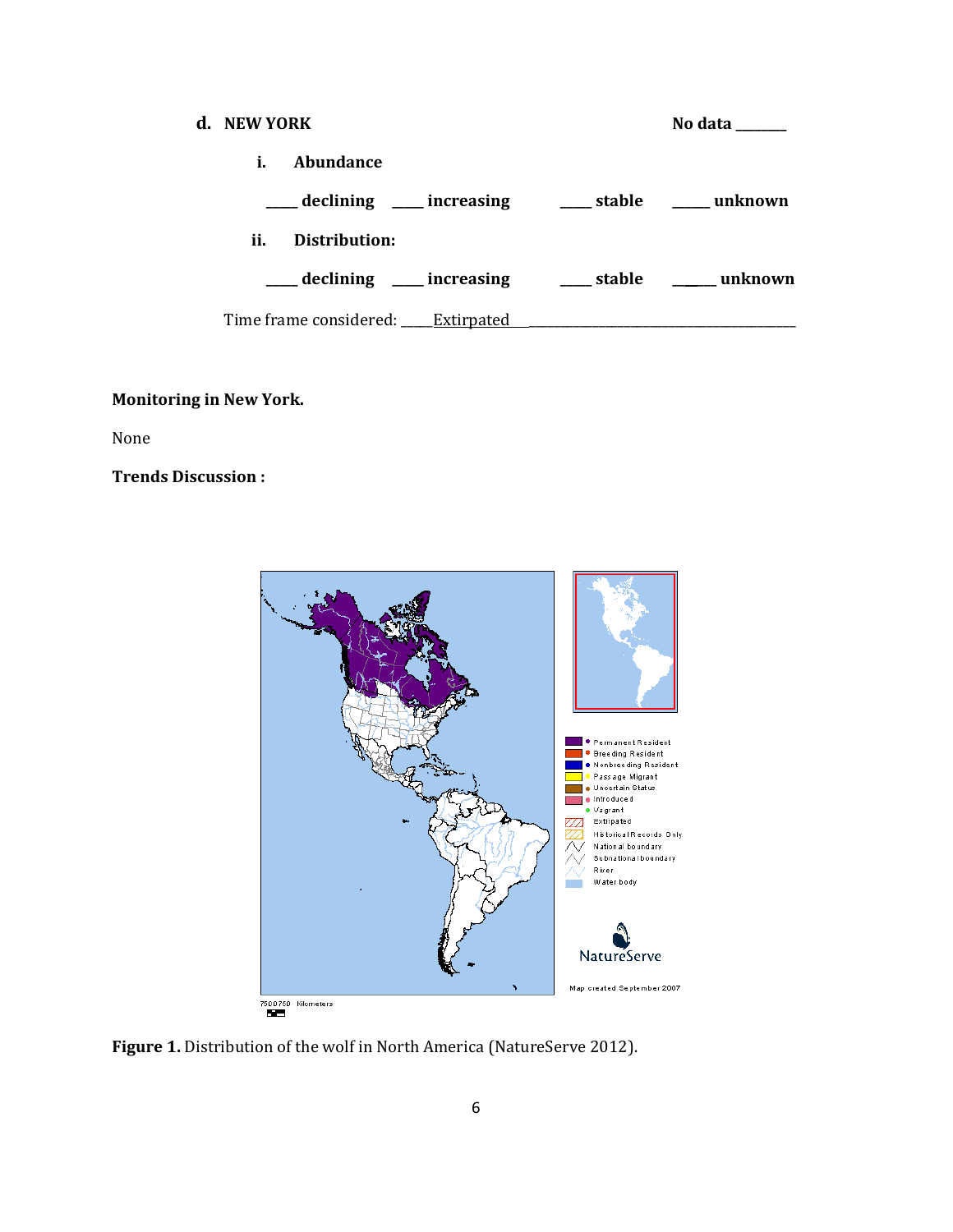# **III. New York Rarity, if known**

| <b>Historic</b>                                         | # of Animals | # of Locations | % of State |
|---------------------------------------------------------|--------------|----------------|------------|
| prior to 1970<br>prior to 1980                          |              |                |            |
| prior to 1990<br><b>Details of historic occurrence:</b> |              |                |            |
| <b>Current</b>                                          | # of Animals | # of Locations | % of State |
|                                                         |              |                |            |
| <b>Details of current occurrence:</b>                   |              |                |            |

**New York's Contribution to Species North American Range:**

| % of NA Range in New York    | <b>Classification of New York Range</b> |  |
|------------------------------|-----------------------------------------|--|
| <sub>___</sub> 100 (endemic) | Core                                    |  |
| $-76-99$                     | __ Peripheral                           |  |
| 51-75                        | Disjunct                                |  |
| 26-50                        | Distance to core population:            |  |
| $1-25$                       | 130km                                   |  |

(Papineau Labelle Wildlife Reserve, Quebec)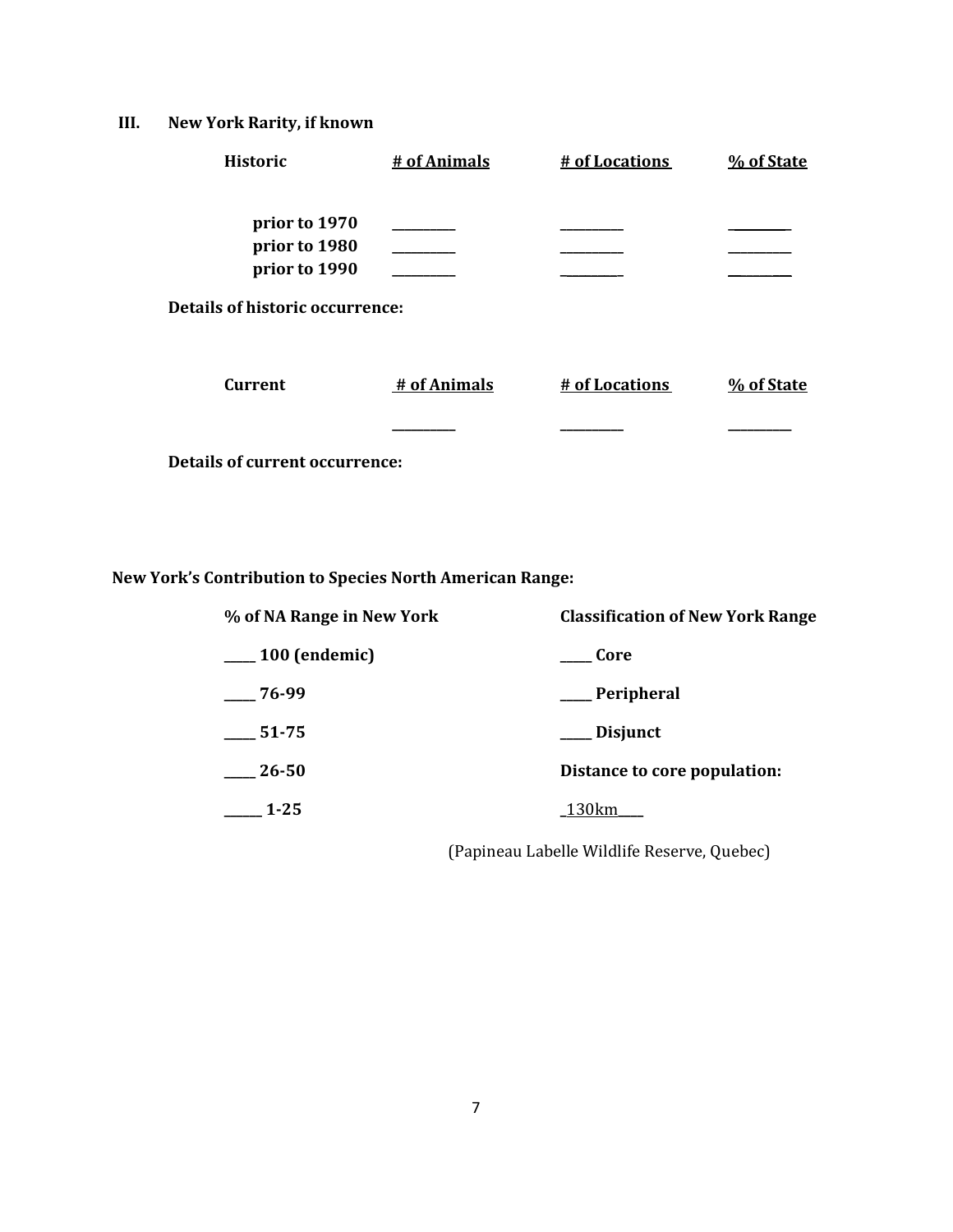### **IV. Primary Habitat or Community Type**

- **1.** Mixed Northern Hardwoods
- **2.** Rocky Outcrop
- **3.** Old Field Managed Grasslands

### **Habitat or Community Type Trend in New York:**

| Declining X Stable              | <b>Increasing</b> | Unknown             |
|---------------------------------|-------------------|---------------------|
| Time frame of decline/increase: |                   |                     |
| <b>Habitat Specialist?</b>      | <b>Yes</b>        | No.<br>$\mathbf{x}$ |
| <b>Indicator Species?</b>       | <b>Yes</b>        | No                  |

### **Habitat Discussion:**

Wolves are considered to be habitat generalists and usually select habitat to maximize predation success rather than for specific vegetation characteristics per se (e.g., Mech and Boitani 2003). Estimates by Mladenoff and Sickley (1998) and Harrison and Chapin (1998) suggested that 20,000 mi<sup>2</sup> to 25,000 mi<sup>2</sup> of habitat remains in northern New England and 6,000 mi<sup>2</sup> in the Adirondack Park. They based their estimates on road densities, human densities, and available forested habitat. Mladenoff and Sickley (1998) suggested that 20,000 mi<sup>2</sup> of habitat could support 700 to 1,439 wolves. Mech (2006) found that Mladenoff and Sickley's predictive model for wolf recolonization in Wisconsin (and potentially for the Northeast) failed to account for the wolf's adaptability and capacity to colonize areas deemed <50% probable, including 22% of colonized areas with low probability. There is considerable evidence of wolves crossing highways and areas used intensively by humans in both Europe and North America (Merrill and Mech 2000, reviewed by Boitani 2003), suggesting that wolves might be able to successfully navigate the fragmented New England and Adirondack landscape if provided protection from intentional killing.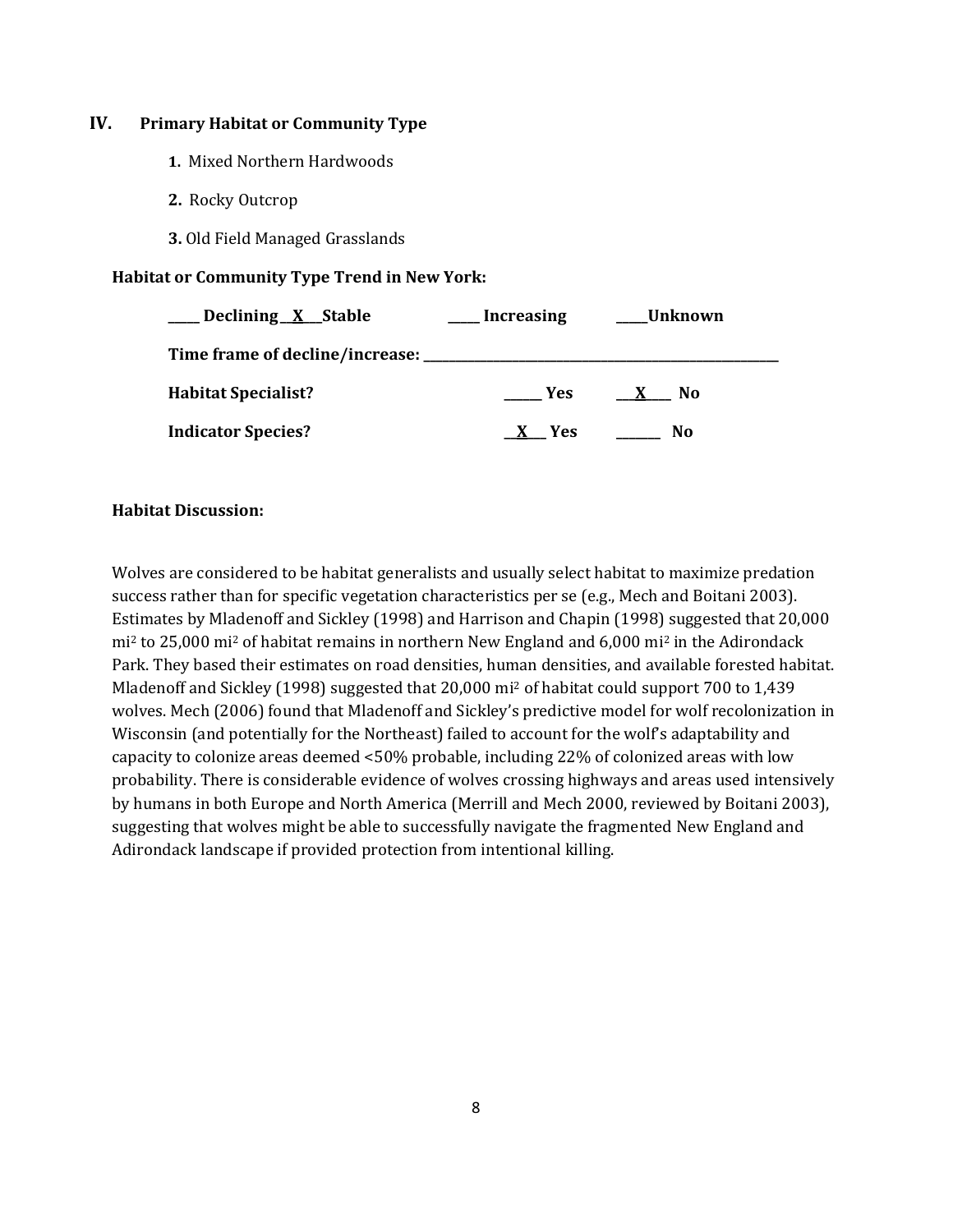- **V. New York Species Demographics and Life History**
	- \_\_**X**\_\_\_ **Breeder in New York**
		- \_\_**X\_\_ Summer Resident**
		- **\_\_X**\_\_ **Winter Resident**
		- **\_\_\_\_\_ Anadromous**

**\_\_\_\_\_ Non-breeder in New York**

- **\_\_\_\_\_ Summer Resident**
- **\_\_\_\_\_ Winter Resident**
- **\_\_\_\_\_ Catadromous**
- **\_\_\_\_\_ Migratory only**
- **\_\_\_\_\_Unknown**

## **Species Demographics and Life History Discussion**

Wolves are exceedingly social animals, living in family groups or packs consisting of two to eight members, although packs of up to 21 have been reported (Eastern Timber Wolf Recovery Team 1992). Mech (1970) proposed that the basic component of the pack is the breeding pair, which is formed when a lone male and lone female mate, and the pack of two expands with the addition of the first litter. Between one and two years of age, some offspring will disperse to form new packs and others will mate and increase the size of the current pack. From then on, pack composition is reordered each year (Whitaker and Hamilton 1998). There is a dominance hierarchy within each pack and generally only the dominant pair breed, although there are exceptions (Packard *et al.* 1983).

Pups are born from early April through early May, and under good conditions litter sizes average four to seven (Mech 1970, Fuller 1989). Pups depend on their mother's milk for the first month. The pups first emerge from the den at about three weeks old, and are weaned approximately by week five. At about two months of age, the natal den, which is often a hole in the ground (but may also be a rock crevice, hollow log, under a stump, or some other protected place) is abandoned and the young are moved to one of a series of "rendezvous sites" above ground (Whitaker and Hamilton 1998).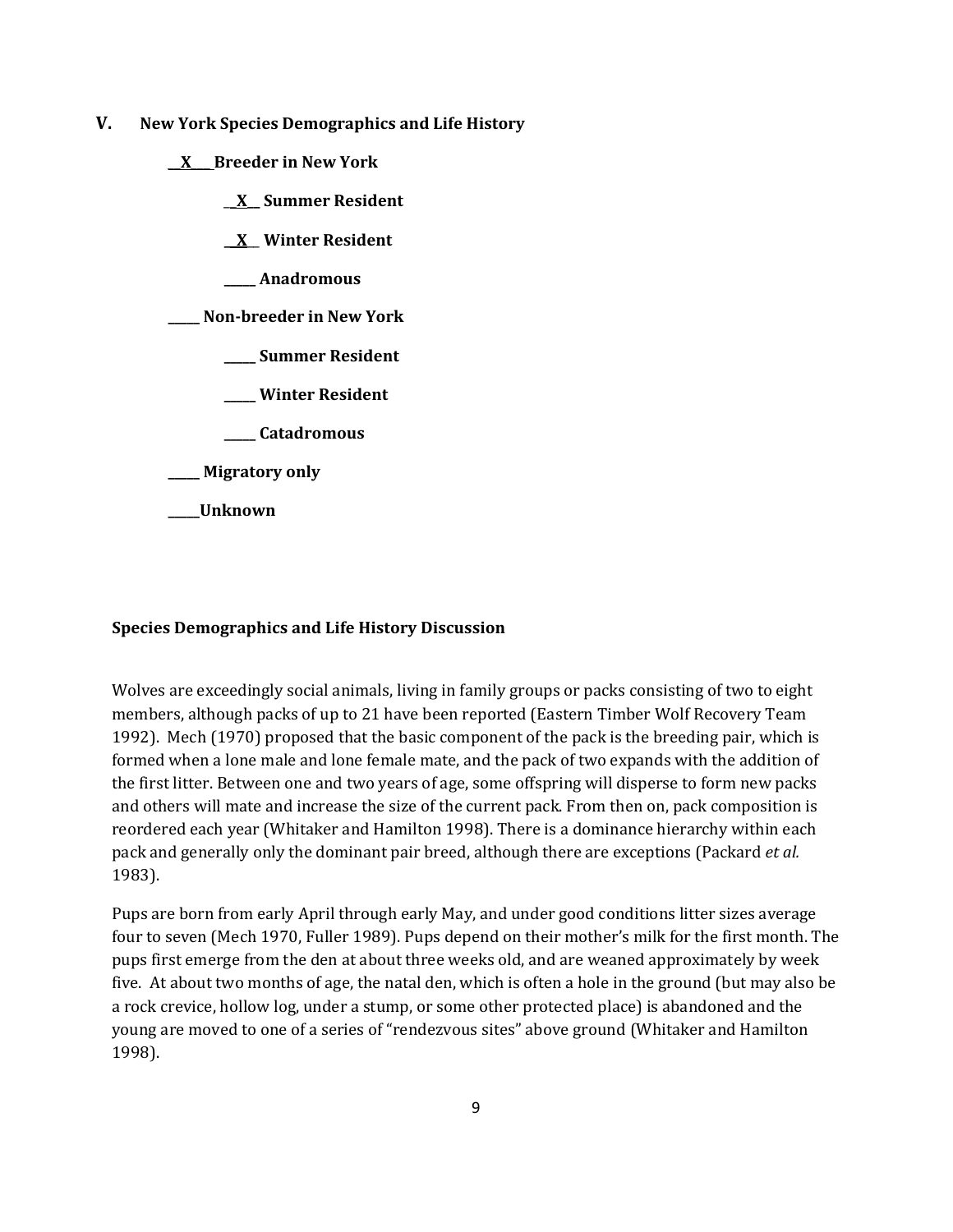By the time pups are seven to eight months old they are almost fully grown and begin traveling with the adults. Between their first and second years, young wolves may leave to try to find a mate and form a pack. Lone, dispersing wolves have traveled as far as 600 miles in search of a mate or territory (USFWS 2011).

Some offspring will remain with the pack, and others leave the territory as they mature. These individuals become lone wolves and either live nomadically over areas of 1,000 square miles (2,500 km2) or more, or disperse out of the area, sometimes moving more than 500 miles (800 km) (Fritts 1983). If they find a member of the opposite sex and suitable range that is not already occupied, they may settle into a territory, mate, and begin their own pack (Eastern Timber Wolf Recovery Team 1992).

Wolves mature in their second year, but most do not breed until their third (Whitaker and Hamilton 1998). Mates sometimes form a lifelong bond (USFWS 2011). They can live 13 years and breed past 10 years of age (USFWS 2011).

There are two main periods in the annual lives of wolves: the first, from April to late fall, has them centering around the pups and the natal den and later rendezvous sites; the second period, which consumes the remaining months of the year, has the wolves engaged in maintaining their territory (Whitaker and Hamilton 1998).

Wolves travel over large areas to hunt, as far as 30 miles in a day (USFWS 2011).

#### **VI. Threats:**

Human activity associated with roads, vehicles, and houses seems to negatively influence the use of an area by wolves. Conversion of forest habitat to non-forest also negatively affects wolf densities. Wolves cannot survive without adequate prey, adequate protection, and adequate public support (Theberge *et al.* 1996). Connectivity with other wolf packs in the region would likely be important to recovery of wolves in the northeast (Kart *et al.* 2005).

According to Goldman (1944), the reduction of wolf populations in the Unites States was caused by: (1) intensive human settlement of the land, (2) direct contact with domestic livestock, (3) a lack of understanding about the animal's ecology and habits, (4) fears and superstitions about the animals, (5) overzealous control programs designed to exterminate it, and (6) perceived competition for deer and moose.

Once the range was reduced, parasites and disease also may have become more significant mortality factors. This is especially true of heartworm (*Dirofilaria immitis*), canine parvovirus (CPV) and Lyme disease (Goyal *et al.* 1986, Mech1986, Goyal *et al.* 1986, Mech and Fritts 1987, Eastern Timber Wolf Recovery Team 1992).

Development has had a negative effect on wolves. Increased human presence increases the chance of direct killing. Although undocumented, unnatural structures, sounds, and smells might deter wolves from inhabiting an area, and artificial corridors such as paved roads, power lines, and fences along interstate highways and railroads may prevent or minimize dispersal (Eastern Timber Wolf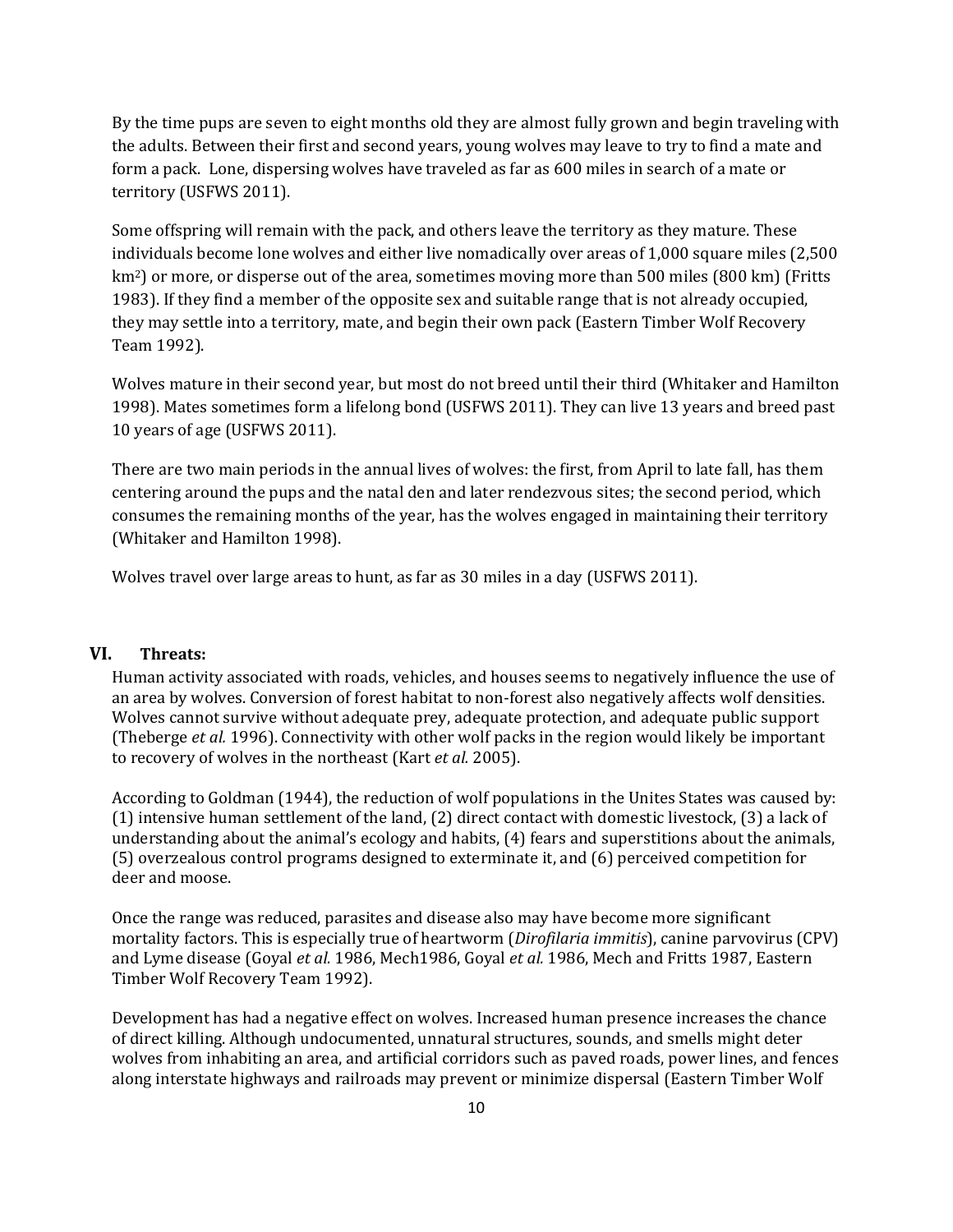Recovery Team 1992). Increased human presence also increases the chances of introducing new diseases and parasites to wolves via pets (Mech and Fritts 1987). Reduced prey species abundance and diversity reduce wolf food supply (Eastern Timber Wolf Recovery Team 1992).

Thiel (1985) found that when wolves were persecuted by humans in Wisconsin populations did not persist where road densities exceeded approximately 1km/km2. However, with sufficient protection from human-caused mortality, wolves have been documented persisting at road densities greater than 1km/km2 as public attitudes about wolves shifted (Mech 1989, Fuller et al. 1992, reviewed in Fuller et al. 2003). Thus, protection from hunting and trapping mortality may facilitate viable wolf populations in fragmented habitat with higher human population and road densities.

Wolves readily hybridize with eastern coyotes where they come into contact (e.g., Rutledge et al. 2010, Benson et al. 2012). Hybridization thus may be rampant in New York between recolonizing wolves (which would be at low density) and coyotes (which would be much more abundant).

## **Are there regulatory mechanisms that protect the species or its habitat in New York?**



The Adirondack Park was created by the New York State Legislature in 1892. State-owned Forest Preserve comprises 2.6 million acres (42%) and is protected by the state constitution as "forever wild." One million acres of the Forest Preserve is further classified as wilderness.

Although considered extirpated in New York, the wolf is protected by its status as status as stateand federal-listed Endangered, except in those states which have achieved recovery and removed it from the list.

As a state listed endangered species in New York, the gray wolf is protected by Environmental Conservation Law (ECL) section 11-0535 and the New York Code of Rules and Regulations (6 NYCRR Part 182). A permit is required for any proposed project that may result in a take of a species listed as Threatened or Endangered, including, but not limited to, actions that may kill or harm individual animals or result in the adverse modification, degradation or destruction of habitat occupied by the listed species.

# **Describe knowledge of management/conservation actions that are needed for recovery/conservation, or to eliminate, minimize, or compensate for the identified threats:**

Conservation actions following IUCN taxonomy are categorized in the table.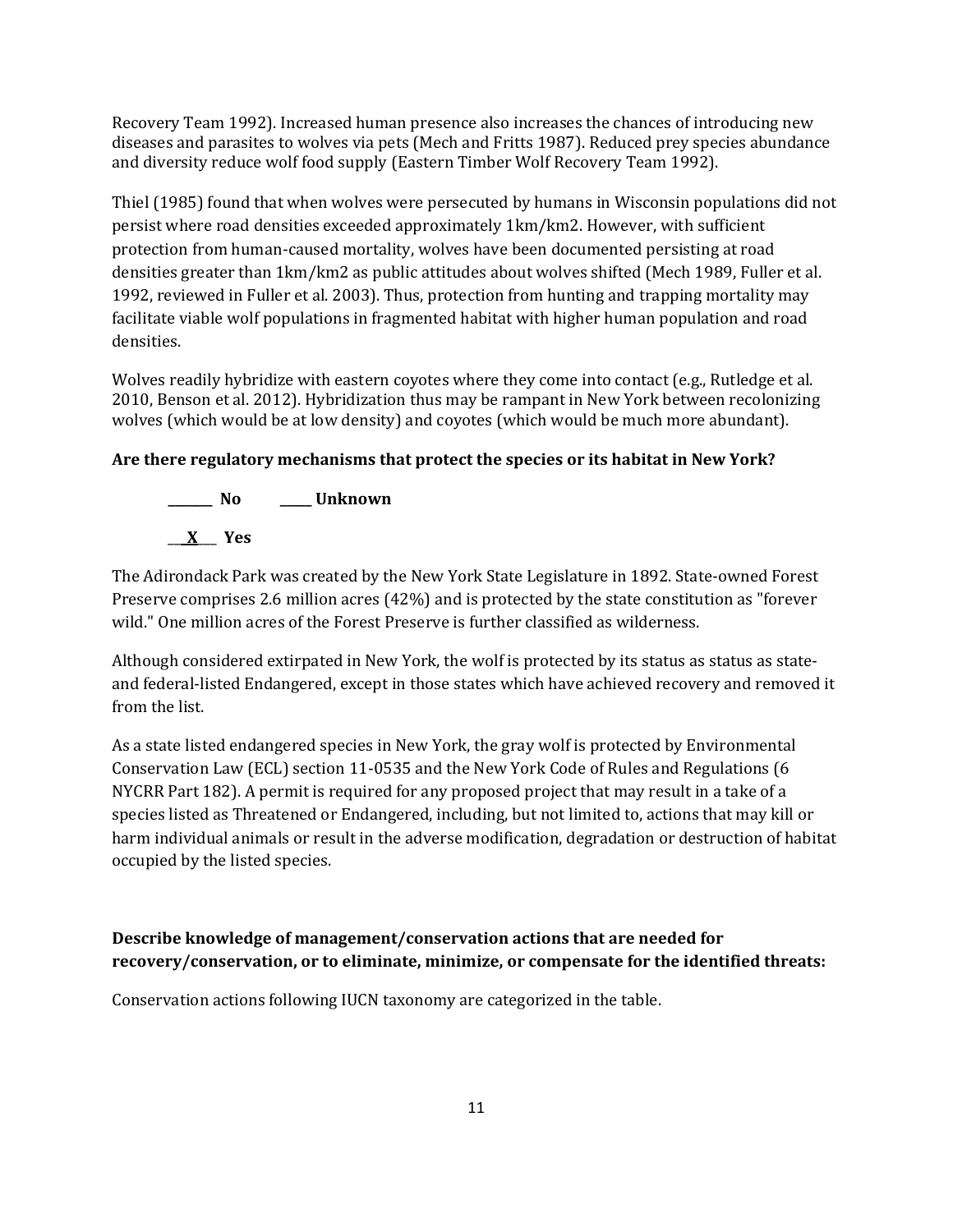| <b>Conservation Actions</b> |                        |
|-----------------------------|------------------------|
| <b>Action Category</b>      | Action                 |
| <b>Species Management</b>   | Species reintroduction |

The Comprehensive Wildlife Conservation Strategy (NYSDEC 2005) includes recommendations for the following actions for large mammals that have been extirpated in New York.

#### **Habitat research:**

\_\_\_\_ Conduct biological assessment for species shown to be socially acceptable.

#### **Other actions:**

\_\_\_\_ Conduct public attitude surveys when decision makers are of the opinion that there is a reasonable chance of public support for the restoration of an extirpated species.

#### **Relocation/ reintroduction:**

Ecologically sound management includes (1) protection where needed to help restore the wolf to areas of its original range and to preserve a naturally functioning population that can serve as a living museum, as a scientific subject, and as a reservoir to repopulate adjacent areas, (2) depredation control where wolves kill domestic animals, (3) restocking of wolves into suitable areas of their former range when feasible, (4) continued research and monitoring of wolf populations, and (5) provision of adequate prey diversity and numbers through habitat and population management and reintroductions where appropriate (Eastern Timber Wolf Recovery Team 1992).

Wolves have successfully recolonized regions of northern Wisconsin (800) and the Michigan Upper Peninsula (650) with habitat, road and human densities comparable to that of the Adirondack Park. Adirondack residents were evenly split with respect to approving or disapproving of restoring wolves to the Adirondacks: 42% approve, 41% disapprove, 17% neither approved nor disapproved. Statewide, a majority of New York residents (60%) approved, 34% neither approved nor disapproved, and 6% disapproved (Enck and Brown 2000).

### **VII. References**

Benson, J.F., B.R. Patterson, and T.J. Wheeldon. 2012. Spatial genetic and morphologic structure of wolves and coyotes in relation to environmental heterogeneity in a Canis hybrid zone. Molecular Ecology 21:5934-5954.

Restore species believed likely to succeed and that are socially acceptable and monitor their progress.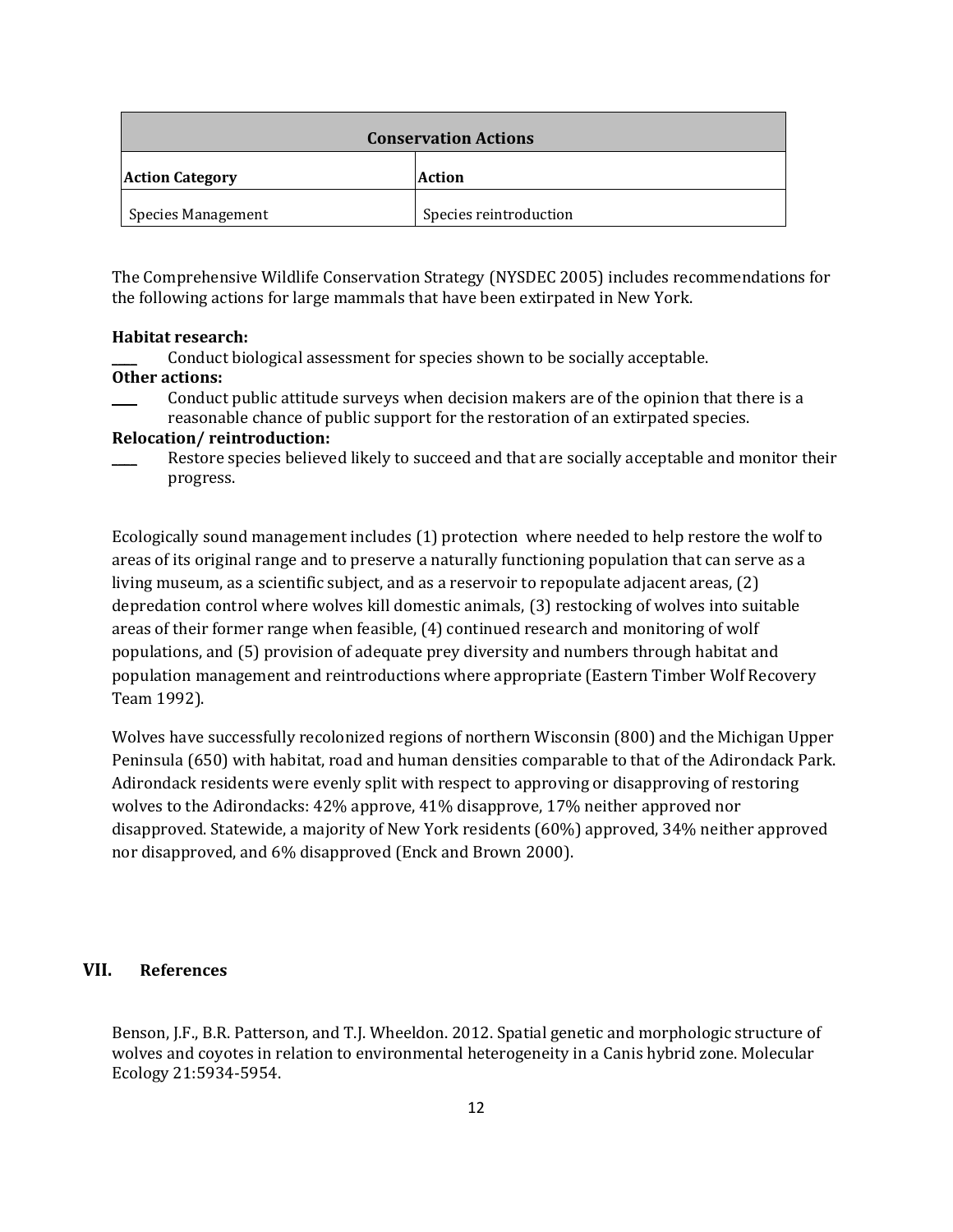Boitani, L. 2003. Wolf conservation and recovery. In: Mech, L.D., and Boitani, L. (ed.), Wolves: Ecology, Behavior, and Conservation. University of Chicago Press, pp. 317-340

Chambers, S.M., Fain, S.R., Fazio, B. and Amaral, M., 2012. An account of the taxonomy of North American wolves from morphological and genetic analyses. North American Fauna, pp.1-67.

Eastern Timber Wolf Recovery Team. 1992. Recovery plan for the Eastern timber wolf. U.S. Fish and Wildlife Service, Twin Cities, Minnesota, USA.

Fritts, S.H., 1983. Record dispersal by a wolf from Minnesota. Journal of Mammalogy, 64(1), pp.166- 167.

Enck, J. W. and Tommy Brown. 2000. Preliminary Assessment of Social Feasibility for Reintroducing Gray Wolves to the Adirondack Park of Northern New York. Department of Natural Resources. Cornell University. Human Dimensions Research Unit Series Number 00-3.

Fuller, T. K. 1989. Population dynamics of wolves in north-central Minnesota. Wildlife Monograph 105.

Fuller, T.K., W.E. Berg, G.L. Radde, M.S. Lenarz, and G.B. Joselyn. 1992. A history and current estimate of wolf distribution and numbers in Minnesota. Wildlife Society Bulletin 20:42-55

Fuller, T.K., L.D. Mech, and J.F. Cochrane. 2003. Wolf population dynamics. In: Mech, L.D., and Boitani, L. (ed.), Wolves: Ecology, Behavior, and Conservation. University of Chicago Press, pp. 161- 191.

- Goldman, E. A. 1944. The wolves of North America, Part II. Classification of wolves. The American Wildlife Institute, Washington, D.C., USA.
- Goyal, S. M., L. D. Mech, R. A. Rademacher, M. A. Khan, U. S. Seal. 1986. Antibodies against canine parvovirus in wolves of Minnesota: A serologic study from 1975 through 1985. Journal of the American Veterinary Medical Association 189: 1092-1094.

Hall, E.R., 1981. Canis lupus, gray wolf. Mammals of North America,, 2, pp.928-933

Harrison, D.J. and Chapin, T.G., 1998. Extent and connectivity of habitat for wolves in eastern North America. Wildlife Society Bulletin, 26(4), pp.767-775.

Jolicoeur, H. and M. Henault. 2003. Current Status and Management of Wolves in Quebec. [http://people.trentu.ca/brentpatterson/index\\_files/Quebec%20wolf%20status%20update-](http://people.trentu.ca/brentpatterson/index_files/Quebec%20wolf%20status%20update-) April 2010.pdf

Kart, J., R. Regan, S.R. Darling, C. Alexander, K. Cox, M. Ferguson, S. Parren, K. Royar, B. Popp, editors. 2005. Vermont's Wildlife Action Plan. Vermont Fish & Wildlife Department. Waterbury, Vermont. <www.vtfishandwildlife.com>. Accessed 29 March 2013.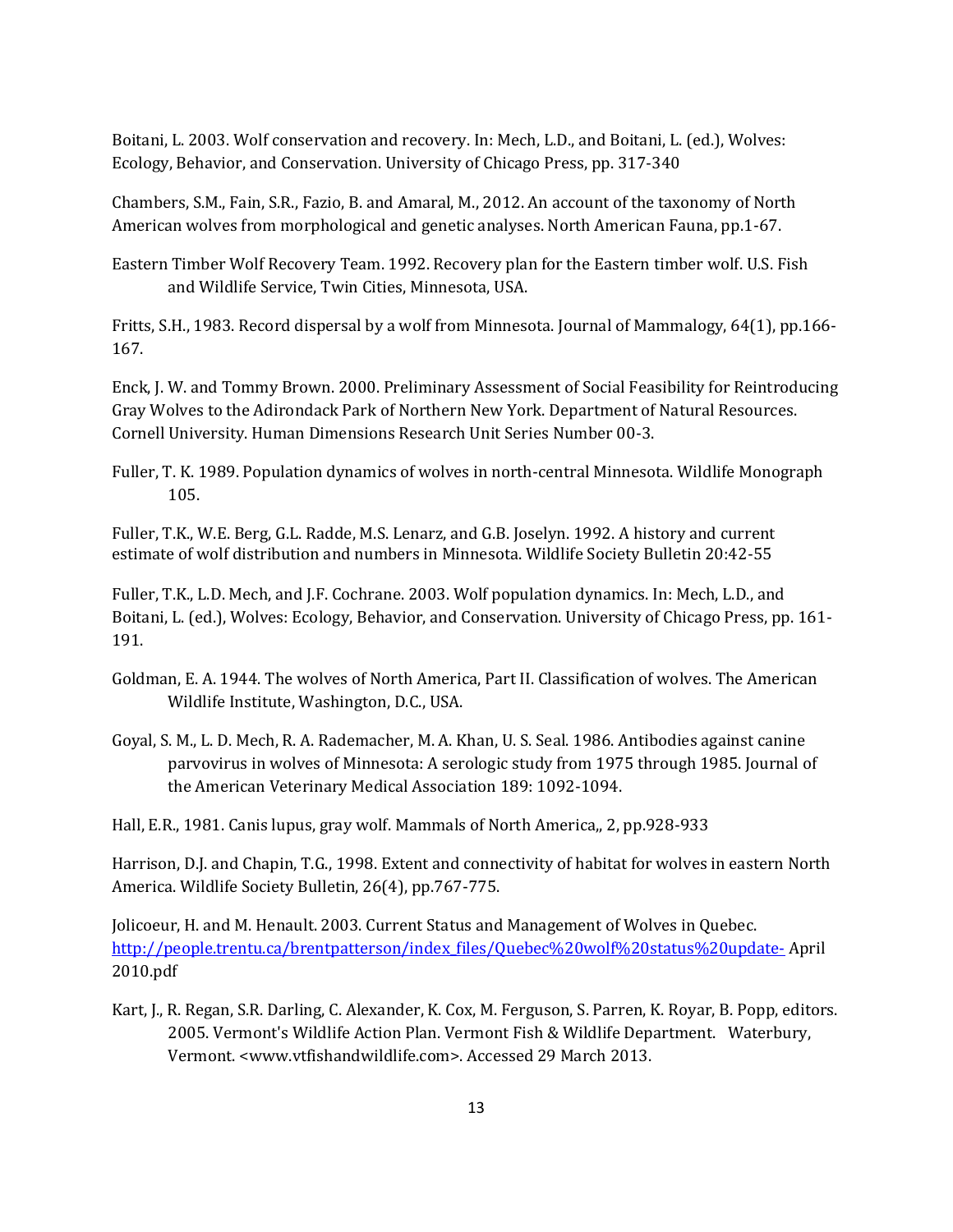Koblmuller, S., M. Nord, R. K. Wayne, and J. A. Leonard. 2009. Origin and status of the Great Lakes wolf. Molecular Ecology 18: 2313-2326.

- Mech, L. D. 1970. The Wolf. Natural History Press, Doubleday Publishing Company, New York, New York, USA.
- Mech, L. D., and S. H. Fritts. 1987. Parvovirus and heartworm found in Minnesota wolves. Endangered Species Technical Bulletin XII No. 5-6.

Mech, L.D. 1989. Wolf population survival in an areas of high road density. American Midland Naturalist 121:387-389.

Mech, L.D. 2006. Prediction Failure of a Wolf Landscape Model. Wildlife Society Bulletin 34(3): 874- 877.

Mech, L.D., and L. Boitani. 2003. Wolf social Ecology. In: Mech, L.D., and Boitani, L. (ed.), Wolves: Ecology, Behavior, and Conservation. University of Chicago Press, pp. 1-34.

Mech, L.D. and S. Tracy. 2004. Record High Wolf, Canis lupus, Pack Density. Canadian Field Naturalist 118(1): 127-129.

Merrill, S.B. and D. Mech., 2000. Details of extensive movements by Minnesota wolves (Canis lupus). The American Midland Naturalist, 144(2), pp.428-433.

Mladenoff, D. J. and T. A. Sickley. 1998. Assessing potential grey wolf restoration in the northeastern United States: a spatial prediction of favorable habitat and potential population levels. Journal of Wildlife Management 62:1–10.

Mladenoff, D.J., T.A. Sickely, R.G. Haight, and A.P. Wydeven. 1995. A regional landscape analysis and prediction of favorable gray wolf habitat in the northern Great Lakes region. Conservation Biology 9:279-294.

NatureServe, F., 2013. NatureServe Explorer: an online encyclopedia of life.

New York State Department of Environmental Conservation (NYSDEC). 2005. A Strategy for Conserving New York's Fish and Wildlife Resources. [http://www.dec.ny.gov/docs/wildlife\\_pdf/cwcs2005.pdf](http://www.dec.ny.gov/docs/wildlife_pdf/cwcs2005.pdf)

Nowak, R. and Federoff, N.E., 1996. Systematics of wolves in eastern North America.

Packard, J. M., L. D. Mech, and U. S. Seal. 1983. Social influences on reproduction in wolves. Pages 78-85 *in* L. Carbyn, editor. Proceedings of the Canadian Wolf Workshop, Canada Wildlife Service, Ottawa, Canada.

Paradiso, J. L. and R. M. Nowak. 1982. Wolves (*Canis lupus* and allies). Pages 460-474 in Wild Mammals of North America (J. A. Chapman and G. A. Feldhammer, editors). John Hopkins University Press, Baltimore, MD.